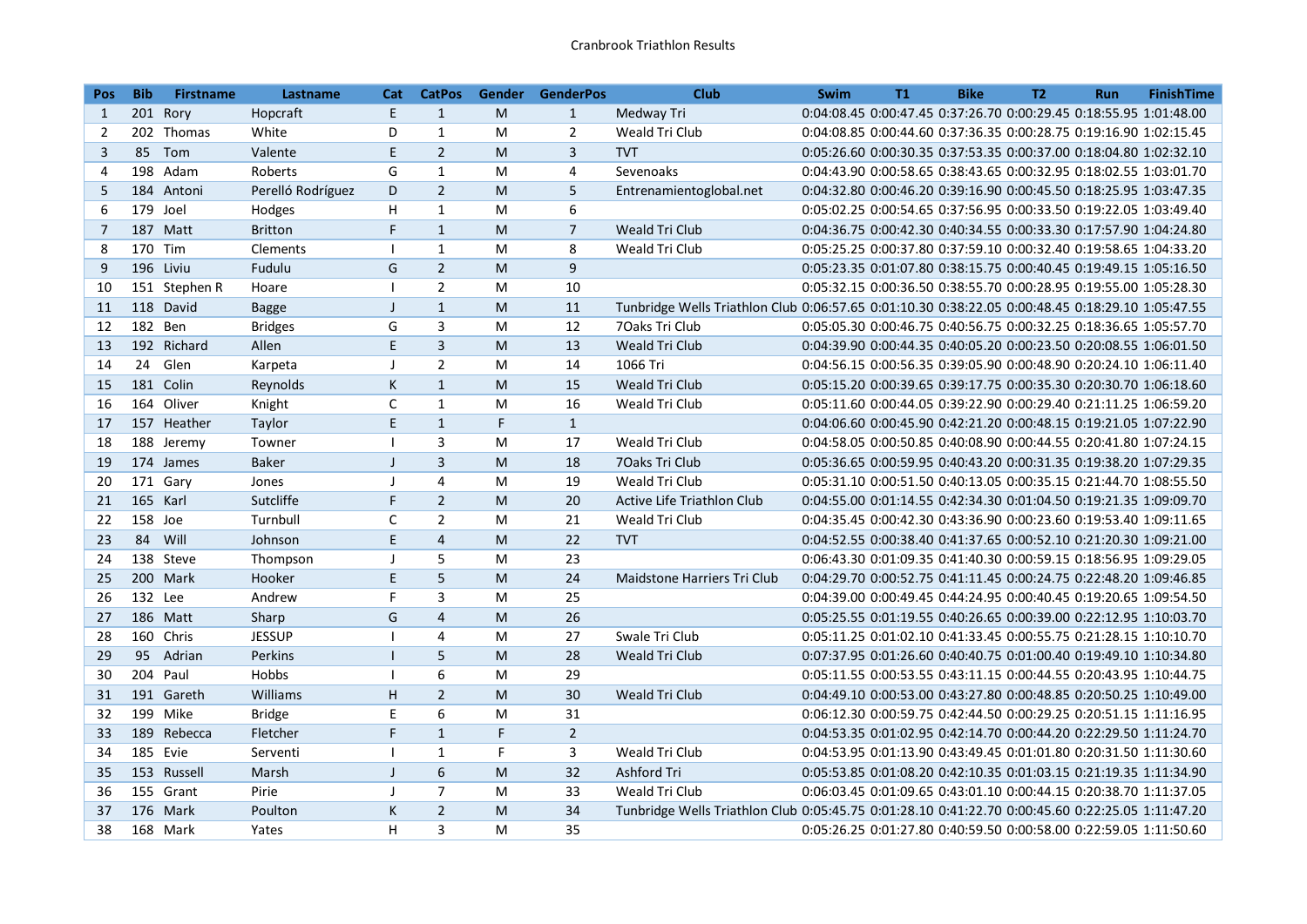| <b>Pos</b> | <b>Bib</b>  | <b>Firstname</b> | Lastname          | Cat                      | <b>CatPos</b>           |              | Gender GenderPos | <b>Club</b>                                                                                      | <b>Swim</b> | <b>T1</b> | <b>Bike</b> | <b>T2</b> | <b>Run</b>                                                        | <b>FinishTime</b> |
|------------|-------------|------------------|-------------------|--------------------------|-------------------------|--------------|------------------|--------------------------------------------------------------------------------------------------|-------------|-----------|-------------|-----------|-------------------------------------------------------------------|-------------------|
| 39         |             | 190 Piers        | Grumett           | $\mathbf{I}$             | $\overline{7}$          | M            | 36               | Maidstone Harriers Tri Club                                                                      |             |           |             |           | 0:04:45.65 0:01:17.00 0:42:55.95 0:00:48.40 0:22:10.15 1:11:57.15 |                   |
| 40         |             | 150 Jonathan     | Harrison          | Н                        | $\overline{\mathbf{4}}$ | M            | 37               | Larkfield AC                                                                                     |             |           |             |           | 0:05:36.85 0:01:34.40 0:43:06.60 0:00:54.35 0:21:07.35 1:12:19.55 |                   |
| 41         |             | 194 Andy         | <b>Barwise</b>    | $\mathbf{I}$             | 8                       | M            | 38               | <b>Ashford Tri</b>                                                                               |             |           |             |           | 0:04:34.75 0:00:52.60 0:44:09.30 0:00:54.50 0:22:13.45 1:12:44.60 |                   |
| 42         |             | 154 Jane         | Pendered          | К                        | $\mathbf{1}$            | $\mathsf F$  | 4                | Weald Tri Club                                                                                   |             |           |             |           | 0:06:00.45 0:00:49.50 0:42:20.45 0:00:49.40 0:22:50.40 1:12:50.20 |                   |
| 43         | 83          | Harry            | <b>Moss</b>       | E.                       | $\overline{7}$          | M            | 39               | <b>TVT</b>                                                                                       |             |           |             |           | 0:05:24.60 0:01:04.75 0:42:53.65 0:01:13.45 0:22:30.35 1:13:06.80 |                   |
| 44         | 98          | Stuart           | Turnbull          | $\overline{1}$           | 9                       | M            | 40               | Weald Tri Club                                                                                   |             |           |             |           | 0:06:43.40 0:00:40.65 0:41:47.80 0:00:52.30 0:23:25.75 1:13:29.90 |                   |
| 45         |             | 195 Hayley       | <b>Breathwick</b> | F.                       | $\overline{2}$          | F            | 5                | Maidstone Harriers Tri Club                                                                      |             |           |             |           | 0:04:42.80 0:01:01.35 0:43:47.00 0:00:46.60 0:23:49.50 1:14:07.25 |                   |
| 46         |             | 107 Francesca    | Gardner           | G                        | $\mathbf{1}$            | F            | 6                | Weald Tri Club                                                                                   |             |           |             |           | 0:05:23.60 0:00:57.20 0:45:12.60 0:00:53.00 0:21:47.15 1:14:13.55 |                   |
| 47         |             | 152 Bertie       | Horne             | D                        | $\overline{3}$          | M            | 41               | Tunbridge Wells Triathlon Club 0:05:47.15 0:00:54.10 0:45:19.15 0:00:46.05 0:21:31.55 1:14:18.00 |             |           |             |           |                                                                   |                   |
| 48         |             | 80 Joe           | Ogden             | E                        | 8                       | M            | 42               | <b>TVT</b>                                                                                       |             |           |             |           | 0:05:10.45 0:01:34.05 0:46:08.55 0:01:00.90 0:20:43.25 1:14:37.20 |                   |
| 49         |             | 156 James        | Rule              | $\mathbf{I}$             | 10                      | M            | 43               | Defib Your Brain                                                                                 |             |           |             |           | 0:05:45.70 0:01:22.80 0:41:38.05 0:01:02.90 0:25:04.80 1:14:54.25 |                   |
| 50         |             | 175 Gabriela     | Mladenova         | G                        | $\overline{2}$          | F.           | $\overline{7}$   | 70aks Tri Club                                                                                   |             |           |             |           | 0:05:39.05 0:01:40.90 0:45:02.20 0:00:48.80 0:21:48.70 1:14:59.65 |                   |
| 51         | 96          | Nicola           | Stenning          | H                        | $\mathbf{1}$            | F.           | 8                | Weald Tri Club                                                                                   |             |           |             |           | 0:05:53.00 0:00:47.70 0:43:03.35 0:00:44.05 0:24:39.15 1:15:07.25 |                   |
| 52         |             | 173 Viveca       | Stewart           | G                        | 3                       | F.           | 9                |                                                                                                  |             |           |             |           | 0:05:31.70 0:01:48.60 0:46:22.05 0:00:37.20 0:20:50.30 1:15:09.85 |                   |
| 53         |             | 109 Darren       | Kidd              | $\mathbf{I}$             | 11                      | M            | 44               |                                                                                                  |             |           |             |           | 0:06:34.35 0:00:43.95 0:43:44.25 0:00:42.20 0:23:27.05 1:15:11.80 |                   |
| 54         |             | 177 Nick         | Heap              | $\overline{1}$           | 12                      | M            | 45               |                                                                                                  |             |           |             |           | 0:06:15.65 0:01:56.40 0:43:10.10 0:01:07.05 0:22:45.70 1:15:14.90 |                   |
| 55         |             | 145 Matt         | <b>Baker</b>      | G                        | 5                       | M            | 46               |                                                                                                  |             |           |             |           | 0:06:26.85 0:01:02.25 0:44:44.05 0:01:02.60 0:22:42.80 1:15:58.55 |                   |
| 56         |             | 162 Steve        | Dellow            | $\mathbf{I}$             | 13                      | M            | 47               |                                                                                                  |             |           |             |           | 0:05:55.65 0:01:11.50 0:43:44.55 0:00:47.90 0:24:21.95 1:16:01.55 |                   |
| 57         | 102 Des     |                  | Sands             | $\mathbf{I}$             | 14                      | M            | 48               |                                                                                                  |             |           |             |           | 0:06:28.55 0:00:54.15 0:43:24.85 0:00:54.30 0:24:38.65 1:16:20.50 |                   |
| 58         | 126 Jo      |                  | Sands             | $\overline{1}$           | $\overline{2}$          | F            | 10               |                                                                                                  |             |           |             |           | 0:05:22.90 0:01:08.20 0:45:03.55 0:01:03.00 0:24:00.85 1:16:38.50 |                   |
| 59         |             | 115 Justin       | Whiteley          | $\mathbf{I}$             | 15                      | M            | 49               |                                                                                                  |             |           |             |           | 0:06:03.95 0:02:20.50 0:44:54.95 0:01:18.05 0:22:08.50 1:16:45.95 |                   |
| 60         | 81 Oli      |                  | Tatam             | E                        | 9                       | M            | 50               | <b>TVT</b>                                                                                       |             |           |             |           | 0:06:12.50 0:01:31.15 0:46:11.30 0:01:10.55 0:22:36.65 1:17:42.15 |                   |
| 61         |             | 147 Babs         | <b>Bukunola</b>   | К                        | $\overline{\mathbf{3}}$ | M            | 51               | Leeds Bradord Tri                                                                                |             |           |             |           | 0:06:09.95 0:01:02.85 0:46:24.00 0:01:01.70 0:23:13.60 1:17:52.10 |                   |
| 62         |             | 133 James        | Gann              | $\mathbf{I}$             | 16                      | M            | 52               |                                                                                                  |             |           |             |           | 0:05:08.95 0:01:15.70 0:43:56.15 0:00:51.55 0:26:46.45 1:17:58.80 |                   |
| 63         | 146 Roy     |                  | <b>Beeley</b>     | $\mathsf{N}$             | $\mathbf{1}$            | M            | 53               | 1066 Tri                                                                                         |             |           |             |           | 0:06:44.90 0:00:50.85 0:44:20.45 0:01:00.85 0:25:26.05 1:18:23.10 |                   |
| 64         |             | 210 Nathalie     | Bere-Adamas       | J                        | $\mathbf{1}$            | F            | 11               | <b>Twells Tri Club</b>                                                                           |             |           |             |           | 0:07:13.40 0:01:41.25 0:45:24.15 0:01:01.25 0:23:03.85 1:18:23.90 |                   |
| 65         | $7^{\circ}$ | Thom             | Denton            | F                        | $\overline{4}$          | M            | 54               | Swale Tri Club                                                                                   |             |           |             |           | 0:07:45.00 0:01:07.70 0:45:32.95 0:01:34.10 0:22:29.65 1:18:29.40 |                   |
| 66         | 53          | Andy             | Sloman            | $\overline{1}$           | 17                      | M            | 55               |                                                                                                  |             |           |             |           | 0:08:22.70 0:01:31.55 0:45:31.95 0:01:23.35 0:21:52.90 1:18:42.45 |                   |
| 67         | 197 Seb     |                  | Parrish           | F                        | 5                       | M            | 56               | Team truestart                                                                                   |             |           |             |           | 0:06:29.15 0:01:01.80 0:42:55.40 0:00:23.85 0:28:01.00 1:18:51.20 |                   |
| 68         | 89          | Mark             | Freeman           | Team                     | $\mathbf{1}$            | $\mathsf{T}$ | $\mathbf{1}$     | Freeman Trio                                                                                     |             |           |             |           | 0:07:52.40 0:00:35.55 0:46:12.55 0:00:38.10 0:23:33.05 1:18:51.65 |                   |
| 69         |             | 119 Andrew       | Chapman           | G                        | $6\phantom{1}$          | M            | 57               |                                                                                                  |             |           |             |           | 0:08:18.35 0:01:27.00 0:43:35.80 0:01:12.80 0:24:29.15 1:19:03.10 |                   |
| 70         |             | 143 James        | Moss              | $\overline{1}$           | 18                      | M            | 58               | Larkfield AC                                                                                     |             |           |             |           | 0:06:38.40 0:01:47.10 0:43:25.65 0:01:36.85 0:25:42.15 1:19:10.15 |                   |
| 71         |             | 209 Jenny        | Duggan            | $\mathbf{I}$             | $\overline{3}$          | F            | 12               | Ocean Lake Tri                                                                                   |             |           |             |           | 0:06:24.05 0:01:16.70 0:48:01.00 0:00:42.00 0:22:51.65 1:19:15.40 |                   |
| 72         | 73          | Tom              | Alderton          | E                        | 10                      | M            | 59               | <b>TVT</b>                                                                                       |             |           |             |           | 0:06:45.15 0:01:34.90 0:47:55.35 0:01:06.85 0:22:14.45 1:19:36.70 |                   |
| 73         |             | 116 Laura        | Wooster           | F.                       | $\overline{3}$          | F            | 13               | Maidstone Harriers Tri Club                                                                      |             |           |             |           | 0:05:53.55 0:00:56.80 0:47:04.90 0:01:06.05 0:24:50.25 1:19:51.55 |                   |
| 74         |             | 206 Beth         | West              | Team                     | $\overline{2}$          | $\mathsf T$  | $\overline{2}$   | Wissenden Duo                                                                                    |             |           |             |           | 0:06:26.25 0:01:38.10 0:44:35.30 0:00:41.25 0:26:51.85 1:20:12.75 |                   |
| 75         | 67          | Elliot           | Fullwood          | 1                        | 19                      | M            | 60               |                                                                                                  |             |           |             |           | 0:06:07.05 0:01:19.20 0:48:49.25 0:00:43.40 0:23:20.20 1:20:19.10 |                   |
| 76         |             | 92 Richard       | Laver             | $\overline{\phantom{a}}$ | 20                      | M            | 61               | Weald Tri Club                                                                                   |             |           |             |           | 0:06:42.35 0:01:57.15 0:46:44.75 0:01:37.60 0:23:19.15 1:20:21.00 |                   |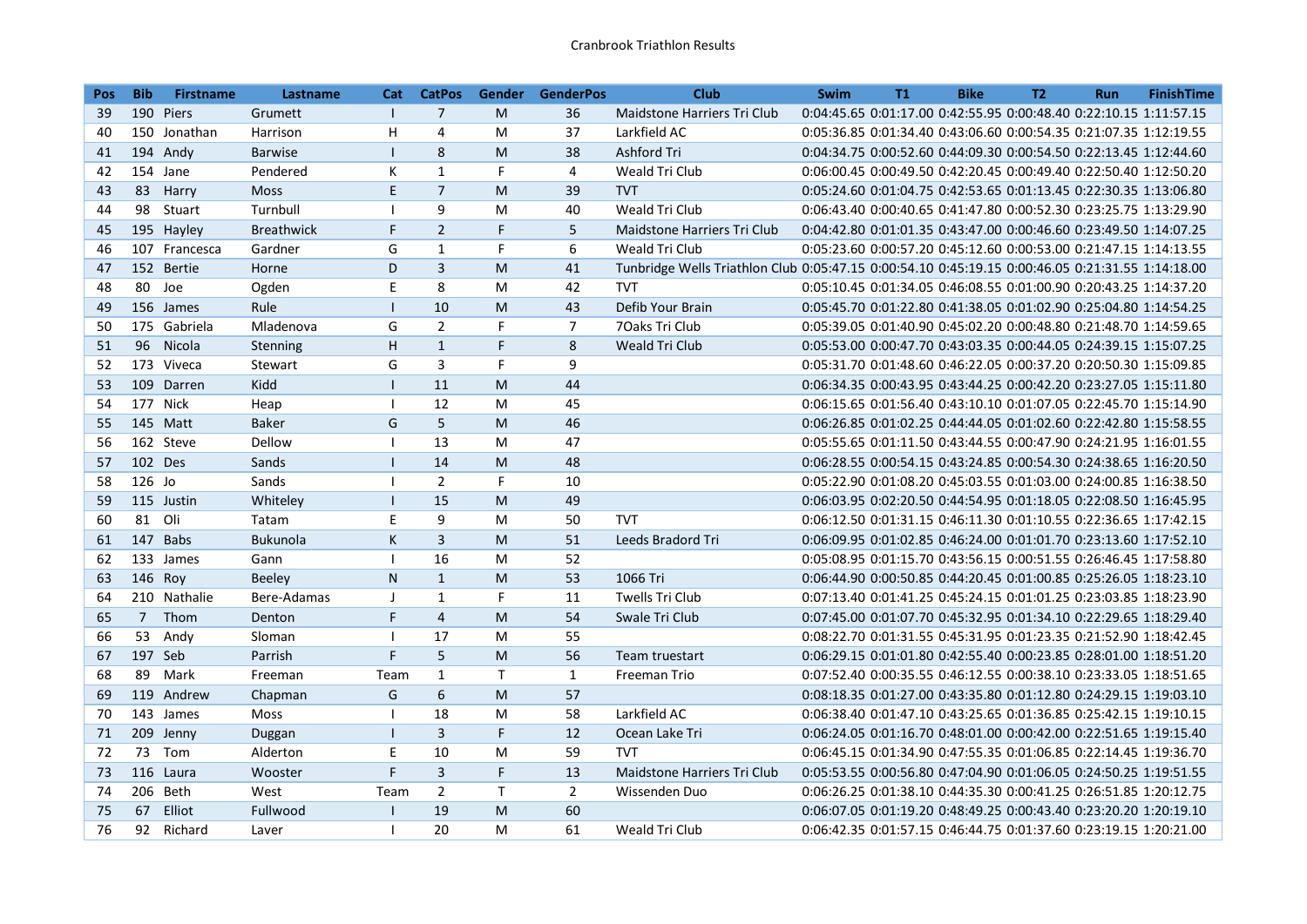| <b>Pos</b> | <b>Bib</b> | <b>Firstname</b>         | Lastname      | Cat            | <b>CatPos</b>    | Gender       | <b>GenderPos</b> | <b>Club</b>                                                                                      | <b>Swim</b> | <b>T1</b> | <b>Bike</b> | T <sub>2</sub> | <b>Run</b>                                                        | <b>FinishTime</b> |
|------------|------------|--------------------------|---------------|----------------|------------------|--------------|------------------|--------------------------------------------------------------------------------------------------|-------------|-----------|-------------|----------------|-------------------------------------------------------------------|-------------------|
| 77         | 114 lan    |                          | West          | $\perp$        | 21               | M            | 62               | Swale Tri Club                                                                                   |             |           |             |                | 0:06:50.25 0:02:12.30 0:47:36.95 0:00:51.70 0:22:56.00 1:20:27.20 |                   |
| 78         |            | 167 Steve                | Nelson        | H              | 5                | M            | 63               |                                                                                                  |             |           |             |                | 0:06:26.00 0:01:48.70 0:46:12.20 0:00:49.40 0:25:32.45 1:20:48.75 |                   |
| 79         |            | 166 Justine              | <b>Beba</b>   | H              | $\overline{2}$   | F            | 14               | Adalta CC                                                                                        |             |           |             |                | 0:06:02.40 0:01:49.15 0:48:24.85 0:00:55.55 0:23:41.65 1:20:53.60 |                   |
| 80         | 12         | Jonathan                 | Goddard       | $\mathbf{I}$   | 8                | M            | 64               | Must TRI Harder                                                                                  |             |           |             |                | 0:06:40.65 0:01:50.40 0:45:34.55 0:01:29.95 0:25:26.95 1:21:02.50 |                   |
| 81         |            | 123 Angela               | Feazey        | $\mathsf{I}$   | $\overline{2}$   | F            | 15               |                                                                                                  |             |           |             |                | 0:07:22.60 0:00:56.25 0:44:58.80 0:01:25.55 0:26:24.25 1:21:07.45 |                   |
| 82         |            | 159 Victoria             | Cole          | H              | 3                | F            | 16               |                                                                                                  |             |           |             |                | 0:06:45.95 0:01:11.80 0:47:25.60 0:00:52.20 0:24:52.65 1:21:08.20 |                   |
| 83         |            | 100 Anne                 | Woods         | K              | $\overline{2}$   | F            | 17               |                                                                                                  |             |           |             |                | 0:06:31.65 0:02:21.80 0:48:57.75 0:01:33.20 0:22:04.80 1:21:29.20 |                   |
| 84         |            | 65 Steve                 | Rowland       | $\mathbf{I}$   | 22               | M            | 65               |                                                                                                  |             |           |             |                | 0:08:14.85 0:01:27.15 0:45:32.25 0:01:41.30 0:24:42.05 1:21:37.60 |                   |
| 85         |            | 134 Darren               | Harding       | $\mathbf{I}$   | 23               | M            | 66               |                                                                                                  |             |           |             |                | 0:06:54.70 0:01:24.55 0:46:19.40 0:01:22.90 0:25:42.90 1:21:44.45 |                   |
| 86         | 48         | Fraser                   | Lawrence      | E              | 11               | M            | 67               |                                                                                                  |             |           |             |                | 0:07:06.35 0:01:33.20 0:50:11.40 0:00:41.10 0:22:17.85 1:21:49.90 |                   |
| 87         |            | 61 Andrew                | Cornwell      | $\mathsf J$    | $\boldsymbol{9}$ | M            | 68               | Ashford Tri Club                                                                                 |             |           |             |                | 0:07:30.35 0:01:17.65 0:43:35.45 0:01:10.95 0:28:19.90 1:21:54.30 |                   |
| 88         |            | 169 Penny,               | Arundel       | <b>TBC</b>     | $\mathbf{1}$     | F            | 18               |                                                                                                  |             |           |             |                | 0:05:43.00 0:01:09.15 0:50:18.70 0:00:26.10 0:24:31.85 1:22:08.80 |                   |
| 89         |            | 122 Mike                 | Ervine        | $\mathbf{I}$   | 24               | M            | 69               | Weald Tri Club                                                                                   |             |           |             |                | 0:06:49.50 0:01:54.50 0:45:37.50 0:01:15.25 0:26:33.95 1:22:10.70 |                   |
| 90         |            | 148 Kevin                | Gerety        | J              | 10               | M            | 70               | Weald Tri Club                                                                                   |             |           |             |                | 0:05:44.05 0:01:25.05 0:43:46.75 0:01:34.50 0:29:41.50 1:22:11.85 |                   |
| 91         |            | 144 Paul                 | Gauntlett     | H              | 6                | M            | 71               | Ashford Tri Club                                                                                 |             |           |             |                | 0:06:48.35 0:01:33.75 0:48:59.15 0:01:08.55 0:23:58.30 1:22:28.10 |                   |
| 92         |            | 183 Laura                | Collins       | F              | 4                | F            | 19               | Ashford Tri Club                                                                                 |             |           |             |                | 0:05:43.80 0:01:00.40 0:47:24.55 0:00:42.00 0:27:40.20 1:22:30.95 |                   |
| 93         |            | 137 Sarah                | Thompson      | $\mathsf{I}$   | $\overline{3}$   | F            | 20               |                                                                                                  |             |           |             |                | 0:06:39.80 0:01:38.45 0:47:08.80 0:01:34.60 0:25:32.15 1:22:33.80 |                   |
| 94         | 66         | Peter                    | Richardson    | Team           | 3                | T.           | 3                | Duet                                                                                             |             |           |             |                | 0:08:39.35 0:00:47.45 0:49:20.95 0:00:50.50 0:23:33.00 1:23:11.25 |                   |
| 95         | 64         | Guy                      | Johnson       | $\mathsf{I}$   | 11               | M            | 72               |                                                                                                  |             |           |             |                | 0:08:24.05 0:03:02.10 0:47:19.80 0:01:04.00 0:23:22.05 1:23:12.00 |                   |
| 96         |            | 124 Peter                | Heckel        | $\overline{1}$ | 25               | M            | 73               | Ashford Tri Club                                                                                 |             |           |             |                | 0:07:38.55 0:01:47.00 0:46:58.00 0:01:30.60 0:25:26.05 1:23:20.20 |                   |
| 97         | 99         | Adrian Mircea Vorniceanu |               | F              | 6                | M            | 74               |                                                                                                  |             |           |             |                | 0:05:52.45 0:02:10.20 0:51:15.90 0:00:58.00 0:23:29.65 1:23:46.20 |                   |
| 98         |            | 52 Jette                 | Rich          | $\overline{1}$ | 4                | F            | 21               |                                                                                                  |             |           |             |                | 0:07:24.90 0:01:36.65 0:49:10.60 0:01:08.30 0:24:30.25 1:23:50.70 |                   |
| 99         |            | 56 Carol                 | <b>Baxter</b> | $\mathsf{J}$   | $\overline{4}$   | F            | 22               |                                                                                                  |             |           |             |                | 0:07:20.65 0:01:27.35 0:50:35.75 0:00:49.95 0:23:55.90 1:24:09.60 |                   |
| 100        |            | 130 Carol                | Tsang         | H              | 4                | F            | 23               | Tunbridge Wells Triathlon Club 0:07:18.65 0:01:21.00 0:49:49.80 0:01:48.10 0:24:04.15 1:24:21.70 |             |           |             |                |                                                                   |                   |
| 101        |            | 208 Darren               | Eastman       | $\mathbf{I}$   | 26               | $\mathsf{M}$ | 75               | <b>Maidstone Harriers</b>                                                                        |             |           |             |                | 0:07:11.40 0:02:04.85 0:51:04.90 0:00:22.80 0:23:39.30 1:24:23.25 |                   |
| 102        |            | 135 Nicholas             | Mearns        | E              | 12               | M            | 76               |                                                                                                  |             |           |             |                | 0:07:10.95 0:02:16.15 0:45:35.25 0:01:21.30 0:28:20.40 1:24:44.05 |                   |
| 103        | 43         | Mike                     | Reece         | $\mathbf{I}$   | 27               | M            | 77               |                                                                                                  |             |           |             |                | 0:08:28.70 0:03:30.40 0:48:59.40 0:01:06.40 0:23:23.40 1:25:28.30 |                   |
| 104        | 41         | Mike                     | Lee           | L              | $\mathbf{1}$     | M            | 78               |                                                                                                  |             |           |             |                | 0:08:40.80 0:02:02.50 0:50:01.85 0:01:00.35 0:24:00.00 1:25:45.50 |                   |
| 105        |            | 140 Kevin                | Gilbert       | J.             | 12               | M            | 79               | <b>Must TRI Harder</b>                                                                           |             |           |             |                | 0:06:34.80 0:01:24.30 0:48:13.95 0:01:08.35 0:28:52.65 1:26:14.05 |                   |
| 106        | 93         | Neil                     | McDermott     | Team           | $\overline{4}$   | $\mathsf{T}$ | 4                | <b>Team McDermott</b>                                                                            |             |           |             |                | 0:06:09.40 0:00:42.30 0:52:11.75 0:01:53.15 0:25:22.00 1:26:18.60 |                   |
| 107        |            | 203 Kate                 | Williams      | D              | $\mathbf{1}$     | F            | 24               | Swale Tri Club                                                                                   |             |           |             |                | 0:07:46.05 0:01:53.80 0:52:04.75 0:00:37.85 0:23:58.30 1:26:20.75 |                   |
| 108        | 13         | Mary                     | Goddard       | $\mathbf{I}$   | 5                | F            | 25               | Must TRI Harder                                                                                  |             |           |             |                | 0:07:06.20 0:01:49.90 0:50:42.30 0:01:29.50 0:25:33.10 1:26:41.00 |                   |
| 109        |            | 46 Simon                 | <b>Brown</b>  | G              | $\overline{7}$   | M            | 80               |                                                                                                  |             |           |             |                | 0:08:56.65 0:01:56.05 0:50:06.85 0:01:27.65 0:25:06.25 1:27:33.45 |                   |
| 110        |            | 161 Jerry                | Kelk          | L              | $\overline{2}$   | M            | 81               | Active Life Triathlon Club                                                                       |             |           |             |                | 0:06:10.90 0:01:25.90 0:48:44.05 0:00:50.40 0:30:36.05 1:27:47.30 |                   |
| 111        | 40         | Barry                    | Lapthorn      | $\mathbf{I}$   | 28               | M            | 82               | Ashford Tri Club                                                                                 |             |           |             |                | 0:06:57.15 0:02:24.05 0:50:21.30 0:01:06.50 0:27:02.75 1:27:51.75 |                   |
| 112        | 79         | Adam                     | Smith         | E              | 13               | M            | 83               | <b>TVT</b>                                                                                       |             |           |             |                | 0:06:25.20 0:01:02.95 0:54:56.40 0:00:47.20 0:24:48.55 1:28:00.30 |                   |
| 113        | 108        | David                    | Hunter        | $\mathbf{I}$   | 29               | M            | 84               | Swale Tri Club                                                                                   |             |           |             |                | 0:07:14.60 0:00:48.65 0:50:49.35 0:01:14.35 0:27:55.00 1:28:01.95 |                   |
| 114        |            | 101 Barry                | Wilding       | $\mathbf{I}$   | 3                | M            | 85               | Weald Tri Club                                                                                   |             |           |             |                | 0:08:23.75 0:02:05.15 0:48:58.30 0:01:21.80 0:27:14.80 1:28:03.80 |                   |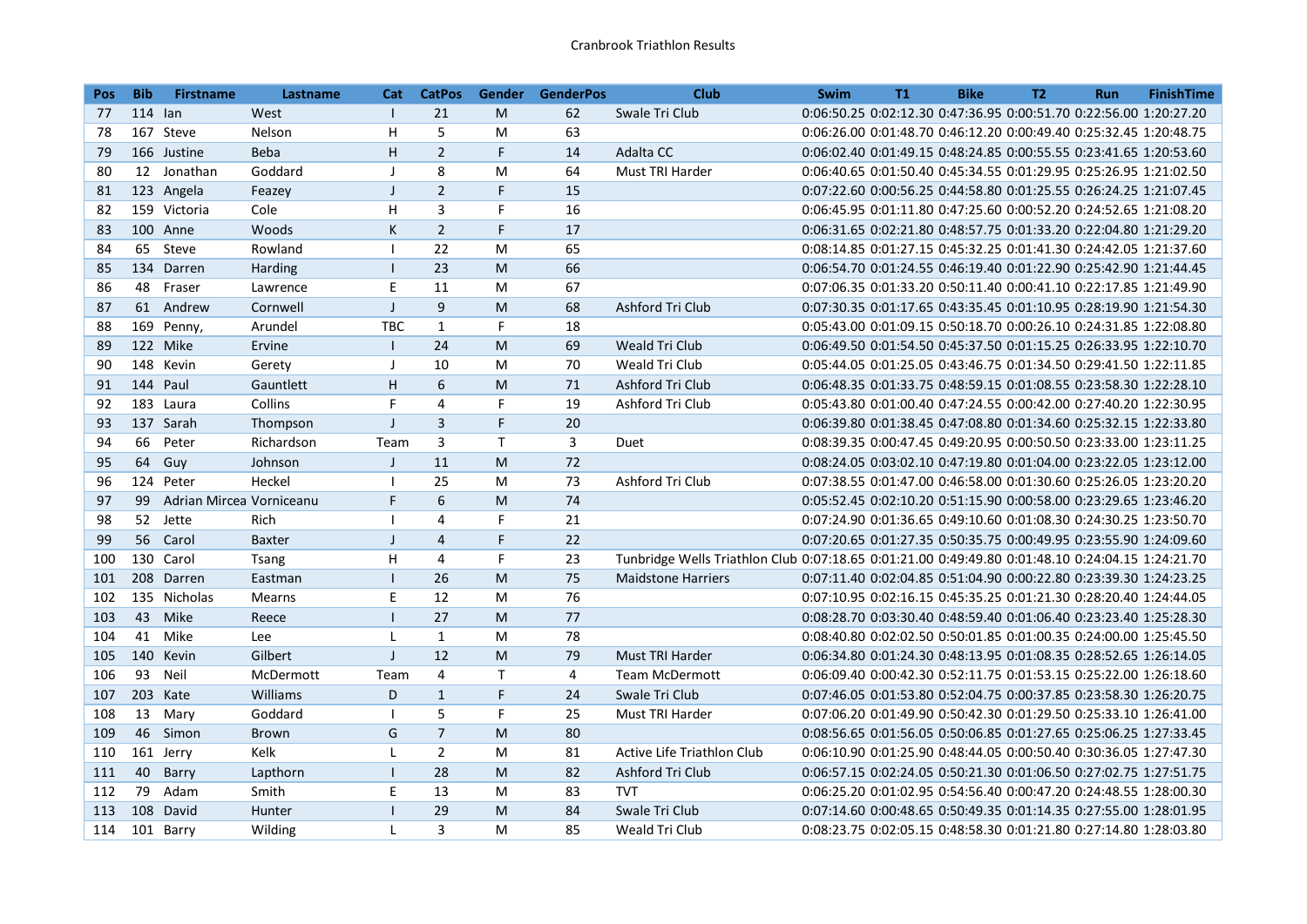| <b>Pos</b> | <b>Bib</b>     | <b>Firstname</b> | Lastname            | Cat            | <b>CatPos</b>  |             | Gender GenderPos | <b>Club</b>                                                                                      | <b>Swim</b> | T1 | <b>Bike</b> | <b>T2</b> | <b>Run</b>                                                        | <b>FinishTime</b> |
|------------|----------------|------------------|---------------------|----------------|----------------|-------------|------------------|--------------------------------------------------------------------------------------------------|-------------|----|-------------|-----------|-------------------------------------------------------------------|-------------------|
| 115        |                | 131 Richard      | Westerbeek          | H              | $\overline{7}$ | M           | 86               |                                                                                                  |             |    |             |           | 0:05:54.70 0:02:13.40 0:47:37.95 0:00:58.50 0:31:26.85 1:28:11.40 |                   |
| 116        |                | 127 Sarah        | Spencer             | Η              | 5              | F           | 26               | Ashford Tri Club                                                                                 |             |    |             |           | 0:06:17.85 0:01:30.25 0:49:59.25 0:01:38.20 0:28:57.30 1:28:22.85 |                   |
| 117        | 38             | Claire           | Clews               | J              | 5              | $\mathsf F$ | 27               |                                                                                                  |             |    |             |           | 0:08:00.95 0:01:36.70 0:50:59.05 0:01:06.75 0:26:56.35 1:28:39.80 |                   |
| 118        |                | 207 Alison       | Eastman             | $\overline{1}$ | 6              | F           | 28               | <b>Maidstone Harriers</b>                                                                        |             |    |             |           | 0:06:30.85 0:01:45.45 0:51:07.45 0:00:37.10 0:28:42.45 1:28:43.30 |                   |
| 119        |                | 51 William       | Payne               | $\mathbf{I}$   | 13             | M           | 87               |                                                                                                  |             |    |             |           | 0:06:51.80 0:03:23.25 0:54:42.25 0:00:35.65 0:23:29.50 1:29:02.45 |                   |
| 120        | 9              | Tee              | Aitken              | $\overline{1}$ | $\overline{7}$ | F           | 29               | Must TRI Harder                                                                                  |             |    |             |           | 0:07:11.05 0:01:44.75 0:55:01.45 0:01:07.95 0:24:11.05 1:29:16.25 |                   |
| 121        | 86             | Candy            | Hawkins             | $\mathbf{I}$   | 8              | F           | 30               | <b>Tri Spirit Events</b>                                                                         |             |    |             |           | 0:06:50.05 0:02:11.90 0:54:37.50 0:01:43.45 0:24:00.50 1:29:23.40 |                   |
| 122        |                | 117 Jamie        | Read                | H              | 8              | M           | 88               | <b>Must TRI Harder</b>                                                                           |             |    |             |           | 0:07:32.55 0:01:44.95 0:46:56.60 0:01:55.90 0:31:14.80 1:29:24.80 |                   |
| 123        |                | 121 Andy         | Cook                | J              | 14             | M           | 89               | Weald Tri Club                                                                                   |             |    |             |           | 0:06:46.95 0:02:04.60 0:50:08.00 0:01:34.25 0:29:19.25 1:29:53.05 |                   |
| 124        |                | 82 Suzanne       | Robson              | E              | $\overline{2}$ | F           | 31               |                                                                                                  |             |    |             |           | 0:05:59.35 0:00:40.10 0:57:40.50 0:01:19.05 0:24:46.05 1:30:25.05 |                   |
| 125        | 60             | Valerie          | Pondaven            | H              | 6              | F.          | 32               | Weald Tri Club                                                                                   |             |    |             |           | 0:08:01.30 0:02:28.80 0:55:56.25 0:01:02.95 0:23:05.70 1:30:35.00 |                   |
| 126        | 88             | Colin            | Cable               | К              | $\overline{4}$ | M           | 90               | Tri-Larks                                                                                        |             |    |             |           | 0:09:00.90 0:02:04.40 0:46:40.20 0:01:48.65 0:31:12.50 1:30:46.65 |                   |
| 127        | 110 lan        |                  | Lee                 | $\perp$        | 15             | M           | 91               |                                                                                                  |             |    |             |           | 0:06:47.05 0:02:12.70 0:51:34.90 0:01:00.25 0:29:29.55 1:31:04.45 |                   |
| 128        | 57             | Clive            | Baxter              | К              | 5              | M           | 92               |                                                                                                  |             |    |             |           | 0:09:12.60 0:02:28.30 0:50:35.00 0:00:53.20 0:28:09.70 1:31:18.80 |                   |
| 129        | $\overline{4}$ | Samantha         | Judd                | $\mathbf{I}$   | 9              | F           | 33               | <b>Weald Tri Club</b>                                                                            |             |    |             |           | 0:09:43.40 0:01:05.80 0:53:31.80 0:01:29.10 0:25:37.20 1:31:27.30 |                   |
| 130        |                | 128 Fred         | Streatfield         | К              | 6              | M           | 93               | Larkfield AC                                                                                     |             |    |             |           | 0:10:36.30 0:02:31.35 0:51:42.60 0:01:04.40 0:26:06.20 1:32:00.85 |                   |
| 131        |                | 78 Adam          | Kindred             | E.             | 14             | M           | 94               | <b>TVT</b>                                                                                       |             |    |             |           | 0:06:39.75 0:02:02.20 0:54:05.65 0:01:02.60 0:28:14.70 1:32:04.90 |                   |
| 132        |                | 141 Claire       | Lawrence            | K              | 3              | F.          | 34               | Tunbridge Wells Triathlon Club 0:06:35.80 0:01:32.30 0:53:57.05 0:01:32.60 0:28:54.05 1:32:31.80 |             |    |             |           |                                                                   |                   |
| 133        |                | 71 Stewart       | Smith               | K              | $\overline{7}$ | M           | 95               | <b>TVT</b>                                                                                       |             |    |             |           | 0:07:09.30 0:01:53.60 0:52:43.00 0:01:10.40 0:29:36.25 1:32:32.55 |                   |
| 134        |                | 39 Amanda        | Cooper              | $\mathbf{I}$   | 10             | E           | 35               | Ashford Tri Club                                                                                 |             |    |             |           | 0:08:06.50 0:02:18.80 0:54:43.80 0:01:40.80 0:26:12.40 1:33:02.30 |                   |
| 135        |                | 36 James         | Parry               | L.             | $\overline{4}$ | M           | 96               | <b>Must TRI Harder</b>                                                                           |             |    |             |           | 0:08:37.80 0:01:13.85 0:51:13.40 0:01:07.20 0:31:08.65 1:33:20.90 |                   |
| 136        |                | 103 John         | Constable           | J              | 16             | M           | 97               | Maidstone                                                                                        |             |    |             |           | 0:08:24.25 0:01:32.15 0:53:49.50 0:01:01.75 0:28:42.40 1:33:30.05 |                   |
| 137        | 1              | Suzi             | Frost               | H              | $\overline{7}$ | F           | 36               | 1066 Tri                                                                                         |             |    |             |           | 0:07:59.50 0:01:56.05 0:55:10.50 0:01:59.60 0:26:37.85 1:33:43.50 |                   |
| 138        | 91             | Adrian           | Hurley              | $\mathbf{I}$   | 30             | M           | 98               |                                                                                                  |             |    |             |           | 0:06:51.45 0:02:25.25 0:54:17.85 0:01:10.35 0:29:10.35 1:33:55.25 |                   |
| 139        | 94             | Amy              | Pay                 | E.             | $\overline{3}$ | F           | 37               | Tunbridge Wells Triathlon Club 0:08:56.50 0:01:18.30 0:52:04.65 0:01:26.90 0:30:55.85 1:34:42.20 |             |    |             |           |                                                                   |                   |
| 140        |                | 136 Nicola       | Peters              | F              | 5              | F           | 38               |                                                                                                  |             |    |             |           | 0:06:10.40 0:02:13.10 0:57:07.70 0:01:00.05 0:28:16.65 1:34:47.90 |                   |
| 141        | 30             | Katy             | <b>Walton Jones</b> | H              | 8              | F           | 39               |                                                                                                  |             |    |             |           | 0:06:15.15 0:01:54.65 0:56:11.25 0:01:21.95 0:29:59.30 1:35:42.30 |                   |
| 142        | 59             | Roy              | Dougherty           | К              | 8              | M           | 99               |                                                                                                  |             |    |             |           | 0:09:12.65 0:02:13.20 0:56:38.00 0:00:54.60 0:27:06.50 1:36:04.95 |                   |
| 143        | 63             | <b>Diedre</b>    | Hogwood             | $\perp$        | 6              | F           | 40               | Ashford Tri Club                                                                                 |             |    |             |           | 0:06:22.15 0:01:41.10 0:54:30.95 0:01:25.80 0:32:08.30 1:36:08.30 |                   |
| 144        | 75             | Leo              | Thurtle             | E              | 15             | M           | 100              | <b>TVT</b>                                                                                       |             |    |             |           | 0:07:57.60 0:01:43.30 0:57:50.65 0:00:47.70 0:28:03.55 1:36:22.80 |                   |
| 145        |                | 77 James         | Goldson             | F.             | $\overline{7}$ | M           | 101              | <b>TVT</b>                                                                                       |             |    |             |           | 0:06:13.10 0:01:30.75 1:06:14.55 0:00:45.25 0:21:49.85 1:36:33.50 |                   |
| 146        |                | 180 Justin       | Horsfall-Turner     | $\mathbf{I}$   | 31             | M           | 102              |                                                                                                  |             |    |             |           | 0:05:18.70 0:00:52.35 1:10:23.50 0:00:00.00 0:20:00.45 1:36:35.00 |                   |
| 147        |                | 205 Stephen      | Hargreaves          | $\perp$        | 17             | M           | 103              | <b>FBATBTRI</b>                                                                                  |             |    |             |           | 0:08:17.95 0:02:43.15 0:52:27.85 0:01:23.50 0:32:09.05 1:37:01.50 |                   |
| 148        |                | 106 Caroline     | Cooper              | G              | 4              | $\mathsf F$ | 41               |                                                                                                  |             |    |             |           | 0:07:02.75 0:01:36.80 0:58:56.60 0:00:49.90 0:28:36.95 1:37:03.00 |                   |
| 149        |                | 120 Harriet      | Clark               | D              | $\overline{2}$ | F.          | 42               |                                                                                                  |             |    |             |           | 0:06:08.00 0:01:39.15 0:59:58.35 0:00:57.20 0:28:24.95 1:37:07.65 |                   |
| 150        |                | 193 Perry        | Andrews             | D              | 4              | M           | 104              |                                                                                                  |             |    |             |           | 0:05:25.15 0:02:21.65 0:55:34.25 0:00:30.35 0:33:33.55 1:37:24.95 |                   |
| 151        |                | 55 Anne          | Unseld              | ${\sf M}$      | $\mathbf{1}$   | $\mathsf F$ | 43               | Bromley Veterans A.C.                                                                            |             |    |             |           | 0:09:34.75 0:02:48.90 0:57:44.35 0:01:40.95 0:25:45.40 1:37:34.35 |                   |
| 152        | 17             | Ruth             | Todd                | $\perp$        | $\overline{7}$ | F           | 44               | Must TRI Harder                                                                                  |             |    |             |           | 0:06:55.75 0:01:21.05 0:57:46.00 0:00:54.25 0:30:38.40 1:37:35.45 |                   |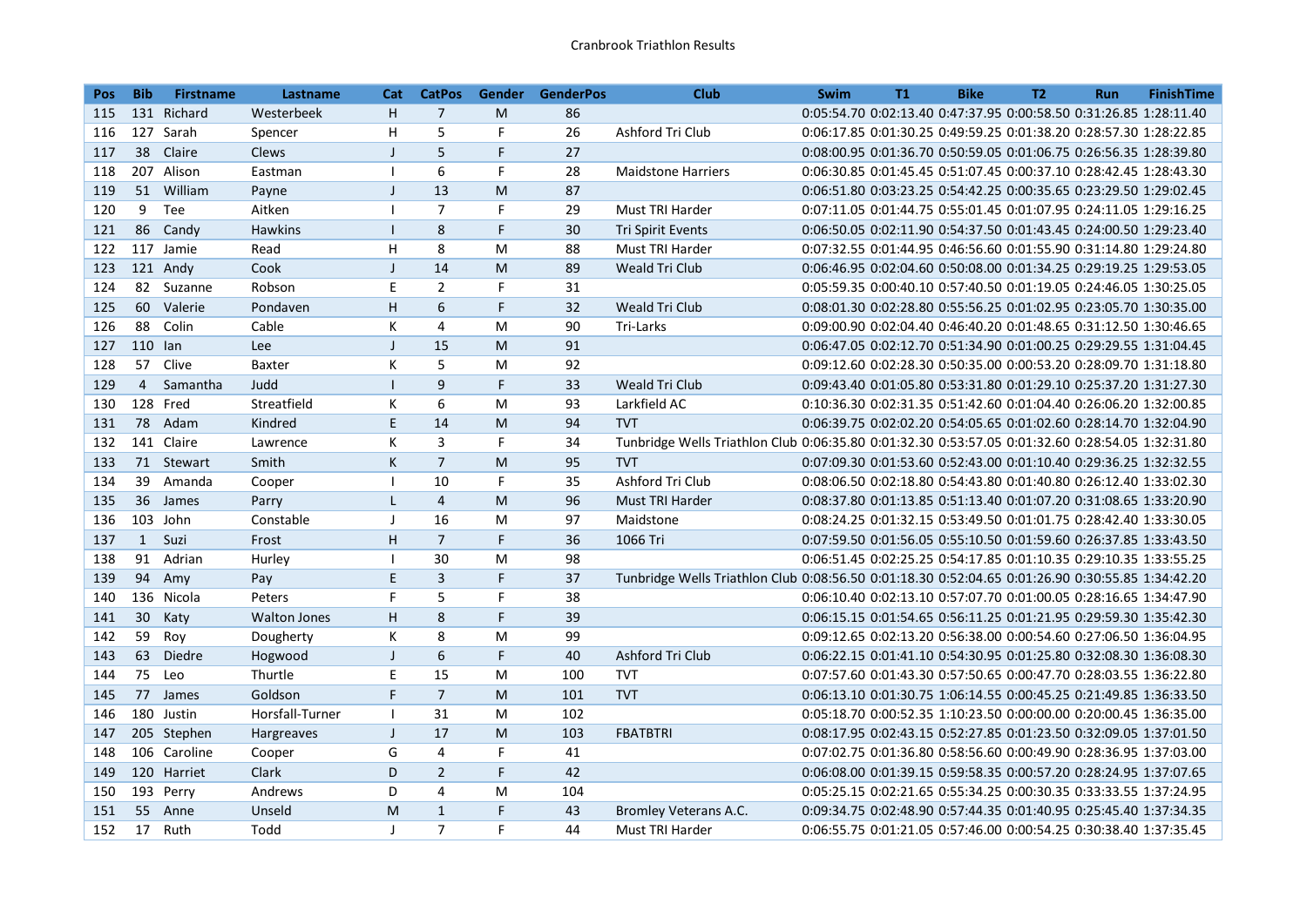| <b>Pos</b> | <b>Bib</b>      | <b>Firstname</b> | Lastname           | Cat                      | <b>CatPos</b>  | Gender | <b>GenderPos</b> | <b>Club</b>                 | <b>Swim</b>                                                       | <b>T1</b> | <b>Bike</b> | <b>T2</b> | <b>Run</b> | <b>FinishTime</b> |
|------------|-----------------|------------------|--------------------|--------------------------|----------------|--------|------------------|-----------------------------|-------------------------------------------------------------------|-----------|-------------|-----------|------------|-------------------|
| 153        |                 | 172 Lucy         | Mummery            | $\mathsf{J}$             | 8              | F.     | 45               | Ashford Tri                 | 0:06:21.65 0:01:34.65 1:02:57.05 0:00:35.40 0:27:08.05 1:38:36.80 |           |             |           |            |                   |
| 154        | 44              | Emma             | <b>Birks</b>       | H                        | 9              | F      | 46               | Weald Tri Club              | 0:08:34.60 0:01:34.25 0:54:22.65 0:01:37.35 0:32:37.25 1:38:46.10 |           |             |           |            |                   |
| 155        | 90              | Dawn             | Gibbons            | $\mathsf{I}$             | $\overline{9}$ | F      | 47               | Larkfield AC                | 0:10:23.70 0:02:13.25 0:55:39.00 0:02:18.60 0:28:22.55 1:38:57.10 |           |             |           |            |                   |
| 156        | 25              | Vikki            | Reynolds           | G                        | 5              | F      | 48               |                             | 0:07:22.85 0:03:56.90 0:58:17.20 0:01:56.95 0:28:08.20 1:39:42.10 |           |             |           |            |                   |
| 157        | 54              | Helen            | Sudbury            | $\mathsf{I}$             | 10             | F      | 49               |                             | 0:07:32.70 0:02:40.35 1:00:02.50 0:01:05.35 0:28:46.10 1:40:07.00 |           |             |           |            |                   |
| 158        | 87              | John             | Bowman             | J                        | 18             | M      | 105              |                             | 0:07:05.50 0:02:47.00 0:57:26.25 0:01:20.85 0:32:01.20 1:40:40.80 |           |             |           |            |                   |
| 159        | 26              | Emma             | Young              | $\mathbf{I}$             | 11             | F      | 50               |                             | 0:07:16.05 0:06:01.30 0:58:30.65 0:01:16.50 0:27:57.50 1:41:02.00 |           |             |           |            |                   |
| 160        |                 | 125 Cullum       | Parker             | F.                       | 8              | M      | 106              | Ashford Tri Club            | 0:08:05.80 0:02:42.25 0:54:16.00 0:01:33.80 0:34:24.85 1:41:02.70 |           |             |           |            |                   |
| 161        | 32 <sup>2</sup> | Holly            | Millbank           | H                        | 10             | F      | 51               |                             | 0:08:42.65 0:02:23.35 0:57:55.85 0:01:01.00 0:31:38.90 1:41:41.75 |           |             |           |            |                   |
| 162        | 70              | Rosie            | Oulton             | E                        | 4              | F      | 52               | <b>TVT</b>                  | 0:07:45.40 0:01:48.50 0:59:11.15 0:00:50.40 0:32:16.35 1:41:51.80 |           |             |           |            |                   |
| 163        | 42              | Phillippa        | Valente            | K                        | $\overline{4}$ | F.     | 53               |                             | 0:09:38.75 0:02:13.15 0:57:08.85 0:00:44.60 0:32:39.55 1:42:24.90 |           |             |           |            |                   |
| 164        | $\overline{2}$  | Dave             | Daubney            | J                        | 19             | M      | 107              |                             | 0:13:41.15 0:04:01.20 0:45:47.75 0:01:42.10 0:37:18.20 1:42:30.40 |           |             |           |            |                   |
| 165        | 49              | John             | Leverett           | L                        | 5              | M      | 108              |                             | 0:05:57.05 0:02:36.20 1:03:57.35 0:00:46.95 0:29:19.85 1:42:37.40 |           |             |           |            |                   |
| 166        | 31              | Abby             | Kirsopp            | E                        | 5              | F      | 54               |                             | 0:06:33.90 0:02:04.65 1:04:16.80 0:00:43.50 0:29:22.30 1:43:01.15 |           |             |           |            |                   |
| 167        |                 | 113 Clare        | Turnbull           | H                        | 11             | F      | 55               | Weald Tri Club              | 0:06:21.25 0:01:14.30 1:03:40.10 0:00:40.95 0:31:27.40 1:43:24.00 |           |             |           |            |                   |
| 168        | 97              | Mark             | <b>Stevens</b>     | К                        | 9              | M      | 109              |                             | 0:08:01.05 0:05:09.90 0:55:34.25 0:02:45.10 0:32:11.80 1:43:42.10 |           |             |           |            |                   |
| 169        |                 | 178 Christine    | Ekstrom            | H                        | 12             | F      | 56               |                             | 0:05:42.10 0:03:04.90 1:02:56.55 0:00:51.40 0:31:32.90 1:44:07.85 |           |             |           |            |                   |
| 170        | 33              | Rebecca          | Ashby              | G                        | 6              | F      | 57               | Ashford Tri Club            | 0:10:34.00 0:01:43.85 0:58:38.60 0:00:43.85 0:32:53.30 1:44:33.60 |           |             |           |            |                   |
| 171        |                 | 28 Jenny         | Hinves             | G                        | $\overline{7}$ | F      | 58               |                             | 0:07:33.75 0:03:32.70 1:00:24.80 0:01:23.20 0:31:52.65 1:44:47.10 |           |             |           |            |                   |
| 172        |                 | 16 Clare         | Shannon            | $\mathbf{I}$             | 12             | F      | 59               | Must TRI Harder             | 0:10:18.35 0:02:27.70 0:59:22.20 0:01:21.30 0:31:19.25 1:44:48.80 |           |             |           |            |                   |
| 173        |                 | 112 Angela       | <b>Stevens</b>     | K                        | 5              | F      | 60               |                             | 0:07:18.15 0:03:26.60 0:57:22.45 0:03:38.95 0:33:24.40 1:45:10.55 |           |             |           |            |                   |
| 174        |                 | 76 Annie         | Smith              | D                        | $\mathsf{3}$   | F      | 61               | <b>TVT</b>                  | 0:06:35.65 0:01:07.25 0:59:00.20 0:01:05.60 0:38:54.00 1:46:42.70 |           |             |           |            |                   |
| 175        | 62              | Derek            | Evenden            | ${\sf M}$                | $\mathbf{1}$   | M      | 110              | <b>Maidstone Harriers</b>   | 0:08:08.00 0:02:20.75 0:56:07.15 0:02:55.45 0:38:27.05 1:47:58.40 |           |             |           |            |                   |
| 176        |                 | 72 Cam           | Smith              | D                        | 5              | M      | 111              | <b>TVT</b>                  | 0:06:47.05 0:00:51.95 1:12:05.50 0:00:47.35 0:27:53.40 1:48:25.25 |           |             |           |            |                   |
| 177        | 8               | Maria            | <b>King</b>        | $\mathbf{J}$             | 11             | F      | 62               |                             | 0:07:19.90 0:03:28.50 1:03:23.60 0:02:49.55 0:32:11.00 1:49:12.55 |           |             |           |            |                   |
| 178        | 15              | Lorna            | Lawrence           | $\overline{1}$           | 13             | F      | 63               | Must TRI Harder             | 0:08:33.00 0:02:24.10 1:02:46.45 0:01:02.75 0:34:32.20 1:49:18.50 |           |             |           |            |                   |
| 179        | 5               | Rebecca          | Owen               | G                        | 8              | F      | 64               |                             | 0:06:17.65 0:04:40.70 1:01:43.10 0:04:54.85 0:32:26.30 1:50:02.60 |           |             |           |            |                   |
| 180        | 34              | Peter            | Fahy               | $\mathbf{I}$             | 6              | M      | 112              |                             | 0:08:28.25 0:03:31.70 0:59:45.00 0:02:19.60 0:35:59.05 1:50:03.60 |           |             |           |            |                   |
| 181        | 69              | Jack             | Lockerby           | $\mathsf{C}$             | $\overline{3}$ | M      | 113              | Ashford Tri Club            | 0:06:25.50 0:01:07.40 0:59:47.90 0:00:52.35 0:43:25.95 1:51:39.10 |           |             |           |            |                   |
| 182        | 3               | Petra            | Griffiths          | H                        | 13             | F      | 65               |                             | 0:09:26.30 0:02:10.75 1:10:04.80 0:01:33.25 0:29:32.15 1:52:47.25 |           |             |           |            |                   |
| 183        | 19              | Jim              | Dash               | E.                       | 16             | M      | 114              |                             | 0:06:23.40 0:02:07.75 1:16:59.95 0:02:13.90 0:25:35.85 1:53:20.85 |           |             |           |            |                   |
| 184        | 20              | Graham           | Pearson            | $\overline{\phantom{a}}$ | 32             | M      | 115              | Maidstone Harriers Tri Club | 0:12:06.90 0:04:19.20 1:04:08.05 0:01:58.20 0:30:54.35 1:53:26.70 |           |             |           |            |                   |
| 185        | 21              | Dave             | Robinson           | $\mathbf{I}$             | 33             | M      | 116              | Deal Tri                    | 0:08:03.60 0:02:47.00 1:04:08.45 0:02:36.35 0:36:37.25 1:54:12.65 |           |             |           |            |                   |
| 186        |                 | 105 Caroline     | Bowen-Fowler-Hicks | H                        | 14             | F      | 66               |                             | 0:08:44.45 0:02:25.60 1:06:19.10 0:00:53.15 0:37:57.15 1:56:19.45 |           |             |           |            |                   |
| 187        | 11              | Hanka            | Eichler-Gregory    | G                        | 9              | F      | 67               |                             | 0:10:09.65 0:04:08.40 1:11:48.35 0:00:58.05 0:29:37.25 1:56:41.70 |           |             |           |            |                   |
| 188        | 27              | Holly            | Goodwin            | G                        | 10             | F      | 68               |                             | 0:09:46.15 0:03:54.75 1:09:36.25 0:01:13.95 0:35:55.60 2:00:26.70 |           |             |           |            |                   |
| 189        |                 | 18 Jodie         | Foley              | $\mathbf{I}$             | 14             | F      | 69               | Jodie Foley                 | 0:07:10.20 0:04:27.10 1:15:33.05 0:02:03.80 0:31:37.45 2:00:51.60 |           |             |           |            |                   |
| 190        |                 | 14 Monika        | Jolliffe           | H                        | 15             | F      | 70               |                             | 0:09:51.55 0:02:17.15 1:14:46.50 0:01:21.50 0:33:41.70 2:01:58.40 |           |             |           |            |                   |